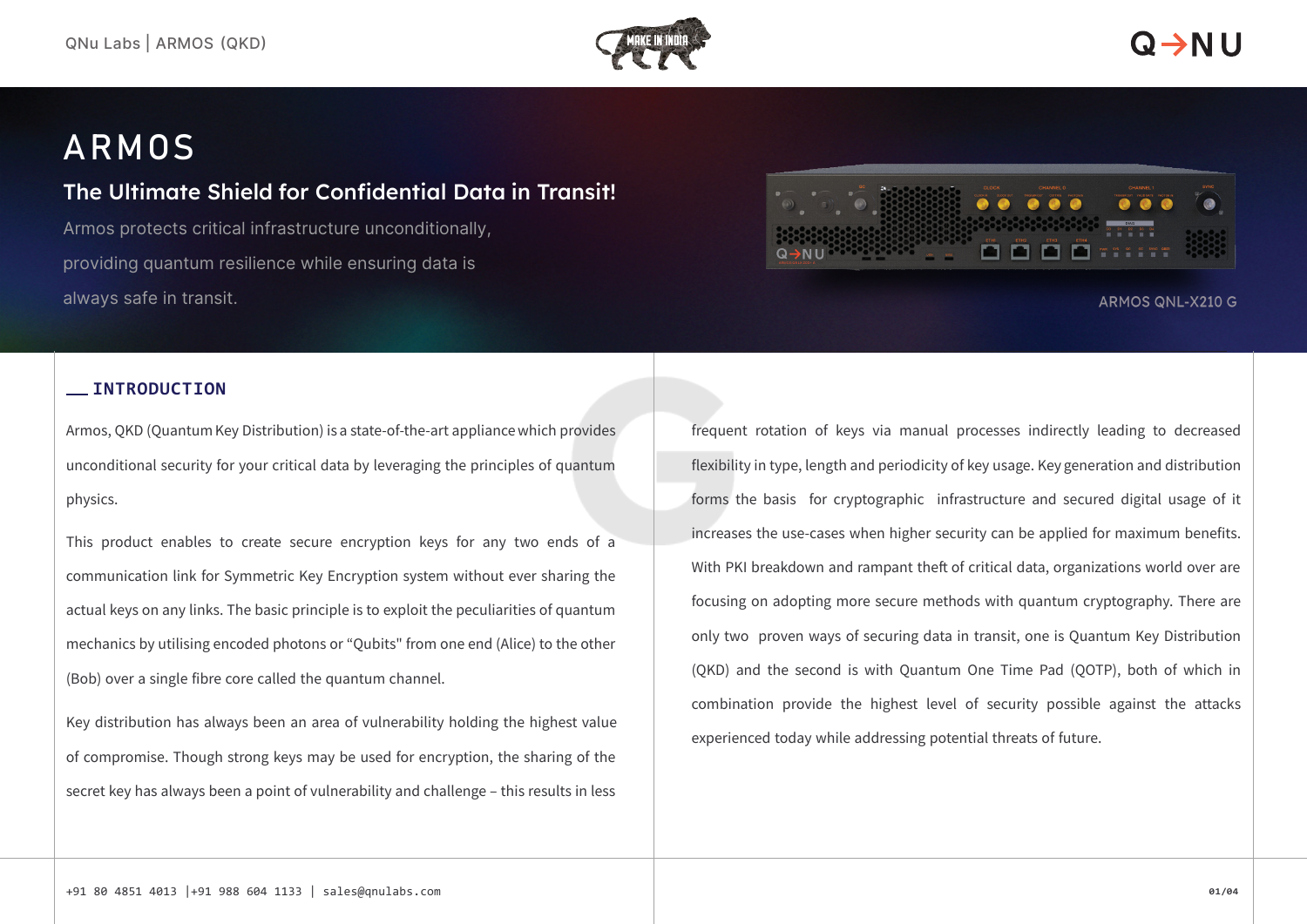

| <b>Key Applications</b>                     | <b>Key Benefits</b>                                                                                                                                       |
|---------------------------------------------|-----------------------------------------------------------------------------------------------------------------------------------------------------------|
| Transition to Secure Digital Key Transfers  | Secure key generation and distribution digitally<br>without any manual process or intervention. Key<br>rotation can be more frequent, enhancing security. |
| Data Centre to Data Recovery Data Transfers | Secure key generation, distribution to protect all<br>data transfers between DC-DR locations over any<br>third-party links.                               |
| Critical Infrastructure Control Systems     | Detection of eavesdropper / Man-in-the-Middle                                                                                                             |
| Quantum Safe Networks                       | Complete un-hackable data path with utmost<br>security.                                                                                                   |
| 5G Back Haul using QKD Network              | 5G core network protection with best-in-class<br>security                                                                                                 |

#### **USE CASES**

#### TRANSITION TO SECURE DIGITAL KEY TRANSFER

Armos QKD offers quantum safe key generation, distribution and usage in encryption for the transport of confidential ciphers across any network in real time. This can lead to total transformation of secure key distribution in the defense and allied sectors while offering strategic advantage.

#### DATA CENTRE (DC) TO DATA RECOVERY (DR) DATA TRANSFERS

Armos creates a virtual air gap given the quantum layer, it creates the separation of quantum keys from the classical encryption layer making it potentially harder for attacks to take place on both cryptography primitives at the same time.

Additionally, any communication between any two locations including DC to DR data transfers can be unconditionally protected by utilising Armos.

#### CRITICAL INFRASTRUCTURE CONTROL SYSTEMS

Sensitive data is communicated across different points in a critical infrastructure. It is important that all the points are inter-connected for effective communications to occur and that data is exchanged using the highest level of encryption possible with detection of any eavesdropper trying to perform man-in-the-middle attacks on the quantum channel. Armos provides secure and trusted key generation and distribution between any critical points or locations that require utmost transit security.

#### QUANTUM SAFE NETWORKS

Terrestrial networks that span agency, state, or country require end-to-end encryption, thereby providing unconditional security for any communication over classical channels. Armos enables creation of completely quantum safe network to enable highest level of trust in data that traverses such networks.

#### 5G BACK HAUL USING QKD NETWORK

5G provides higher speed and better connectivity but also has an Achille's heel in the form of data security. Armos QKD helps in securing the communication between the various base stations to secure critical data without impacting the actual communication.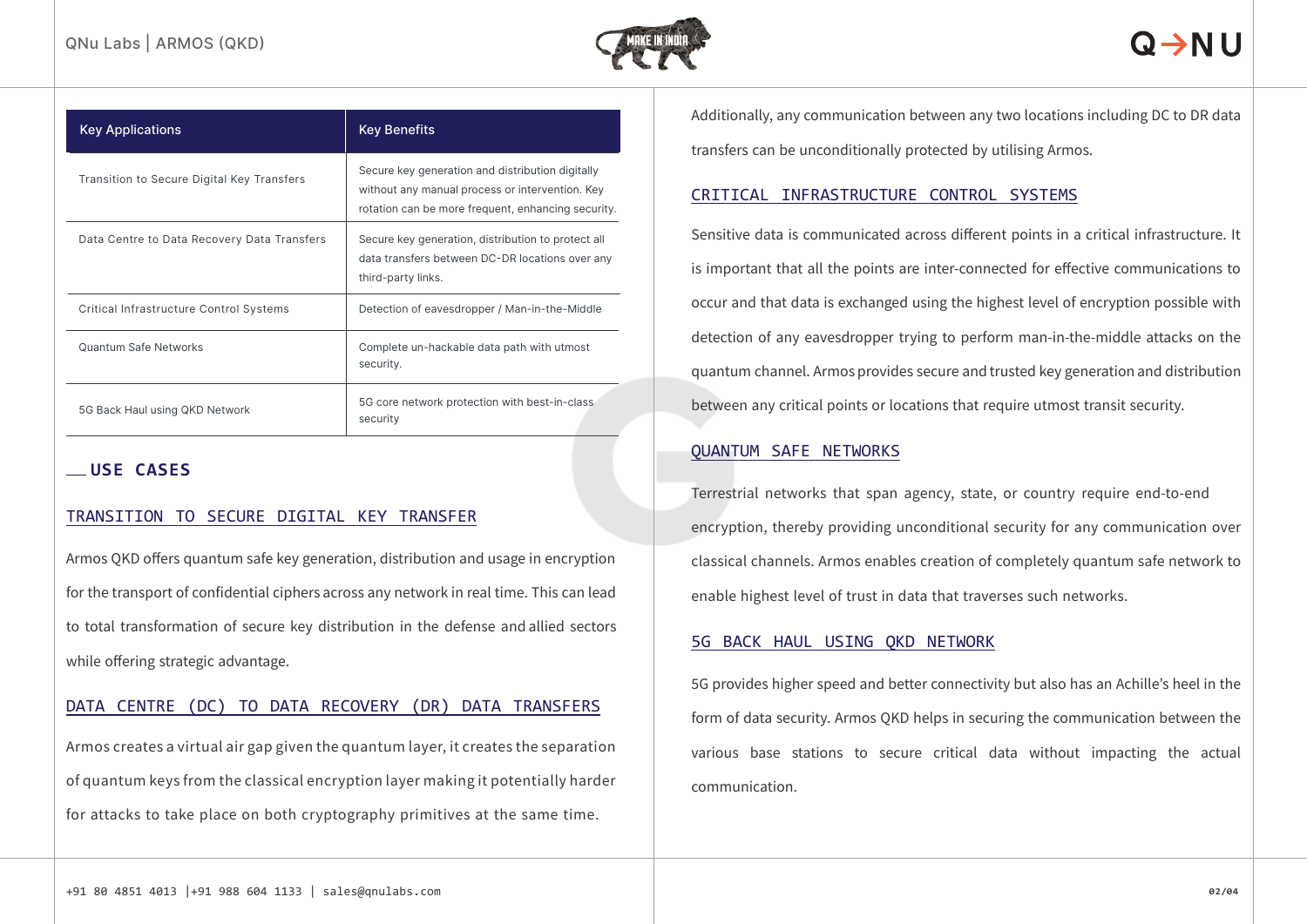

| Parameter                                      |                        |
|------------------------------------------------|------------------------|
| Channel Wavelength (nm)                        | <b>ITU 100GHz Grid</b> |
| Center Wavelength Accuracy (nm)                | ± 0.05                 |
| Minimum Channel Spacing (nm)                   | 0.8                    |
| Insertion Loss (dB)                            | < 3.2                  |
| Adjacent Channel Isolation (dB)                | > 30                   |
| Non-Adjacent Channel Isolation (dB)            | > 40                   |
| Insertion Loss Temperature Sensitivity (dB/°C) | < 0.005                |
| Wavelength Temperature Sensitivity (nm/°C)     | < 0.002                |
| Polarization Dependent Loss (dB)               | < 0.1                  |
| Directivity (dB)                               | >50                    |
| Dimensions                                     | 355mm x 270mm x 31.2mm |

#### CRITICAL ANALYSIS AND RESEARCH PLATFORM (CARP)

CARP allows observation and working of the QKD system in real time. A user-friendly Graphic User Interface (GUI) provides a platform to initiate, observe and understand various parameters. The system can be connected to a server for logging outputs and studying the system for a longer period of time depending on the capacity and usage.

CARP provides an excellent framework to study and experiment with some of the

DENSE WAVELENGTH DIVISION MULTIPLEXING (DWDM) parameters which are essential to understand Quantum Key Distribution protocol -Differential Phase Shift in QKD.

#### Below are the list of experiments:

- Experiment on weak coherent source, for example Hanbury Brown and Twiss (HBT) test
- Impact of source characteristics on QKD performance can be experimented
- Experiment to study quantum visibility
- Applying non ideal parameters and studying its impact on QBER (Quantum Bit Error Rate)
- Effect on self-interference outcomes due to the variable encoding
- Change in the key rate can be studied by varying the attenuation and pulse width of the optical pulse
- The control can be done through UI with a pre-defined set of variables
- Impact of quantum channels of different length on the system performance
- Key generation is the important part of the process. It will be checked if the same keys are generated at Alice and Bob
- Platform will display the error rate, key rate etc. on every execution
- The error corrected key will be compressed by an algorithm to generate final secure key. The provision will be provided to check the randomness of the shifted key using NIST test suite
- Experiment to show fundamental ability of QKD to create randomness